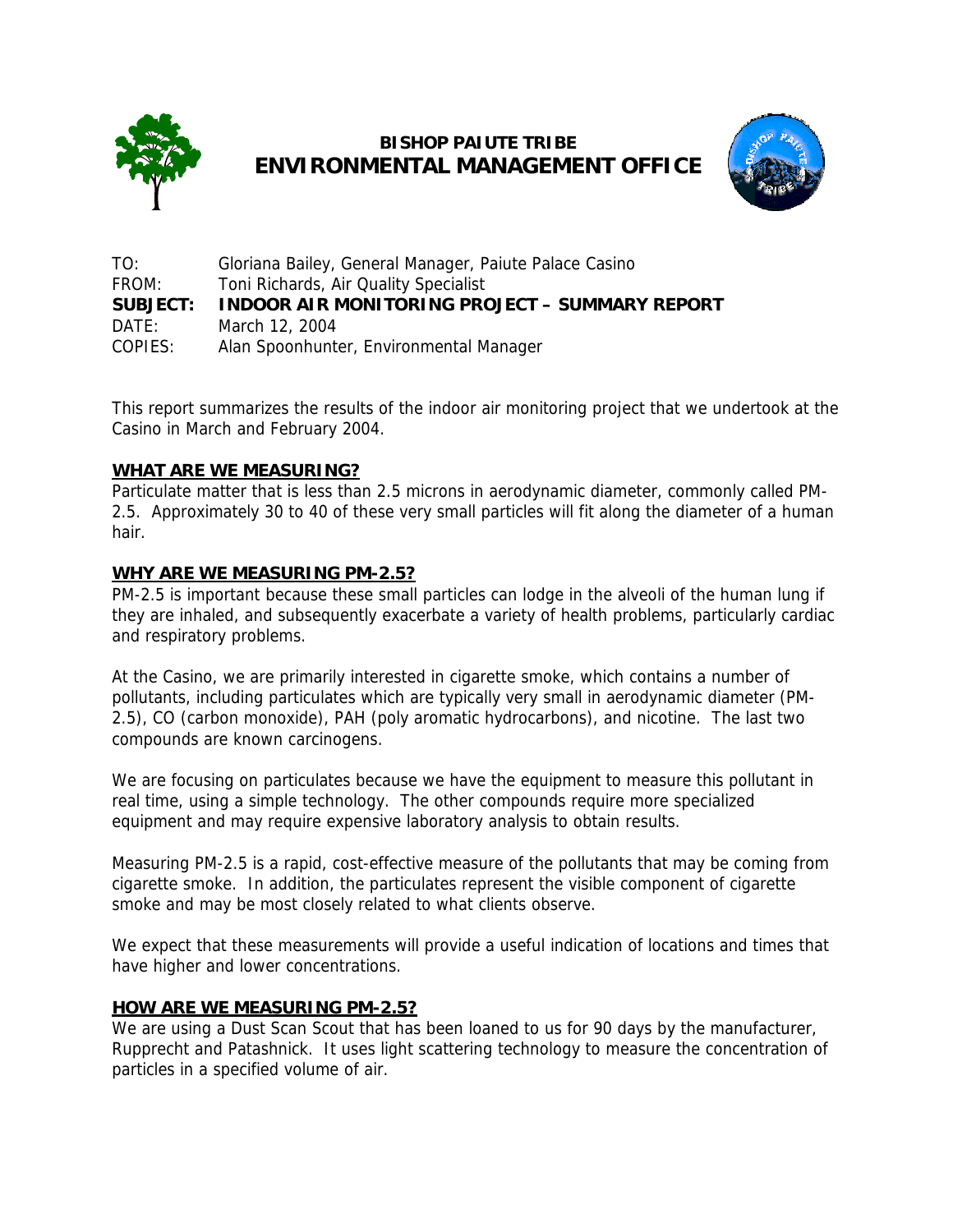Calibration relative to ambient monitor: As noted above, the instrument uses light scattering technology to calculate particulate concentrations. This is not a true gravimetric method, where the weight of the particles is physically measured. At the suggestion of the manufacturer, we set up a simple calibration relative to the ambient monitor on the Environmental Management Office which measures PM-10. This sample calibration suggests that the Dust Scan concentration estimates may be approximately 10 percent low.

We set up the instrument used at the Casino to measure PM-10 and placed it next to the ambient monitor a TEOM/FDMS. We selected a "yes-burn" day when a large burn pile had recently been ignited to obtain the best approximation to a smoke environment.

## **HOW DO WE INTERPRET THE RESULTS?**

While ambient (outdoor) air is highly regulated through the Clean Air Act and its amendments, there is far less regulation of indoor air. Most of the regulations regarding indoor air relate to occupational exposure and focus on particular compounds that are present in specified industries.

After consulting experts on indoor air at the US EPA, the California Air Resources Board, the California Department of Health Services, the Great Basin Unified Air Pollution Control District, and the manufacturer, we have been unable to locate specific standards that relate to PM-2.5 for indoor air. The consensus of all these experts are that the ambient (outdoor) standards for PM-2.5 are most appropriate for indoor air.

In the results that we will discuss later in this report, we have included the two US EPA standards for PM-2.5 and a reference measurement at the Environmental Management Office. The EPA standards are health-based and are based on research that shows that exposure to concentrations higher than the specified standard is associated with increased health problems. States are required to implement plans to reduce PM-2.5 levels if they exceed these standards. The two EPA standards are:

- A three-year average below 0.015 milligrams per cubic meter. This value indicates a level which if exceeded on a daily basis over a long period may increase the risk of health problems.
- $\bullet$  A 98<sup>th</sup> percentile average over a three-year period below 0.065 milligrams per cubic meter. This value indicates a value which if exceeded even occasionally may increase the risk of health problems.

Our summary results will also show results for the EMO office representing a "clean" indoor environment with levels that are typical of such environments.

## **WHERE DID WE SAMPLE?**

#### Main Gaming Floor

We sampled in ten locations, shown on the attached map, including Soft Count and the Arcade. Samples labeled Casino 1-8 are in the gaming area, Casino 9 is the Arcade, and Casino 10 is Soft Count.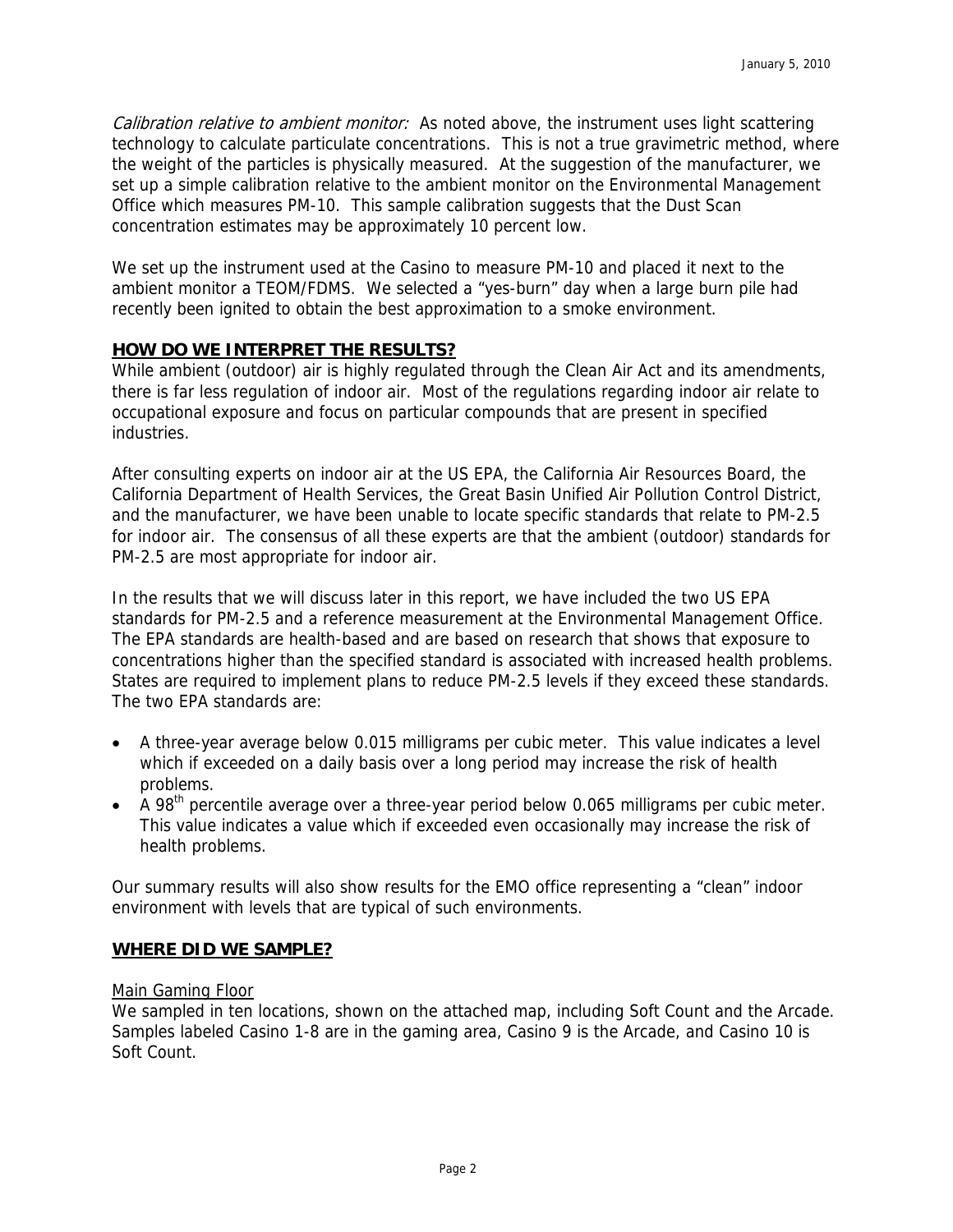Casino 8 is a repeat sample at the location Casino 4 during the Valentine's Day weekend (3 days).

All samples were taken for 24-hour periods with concentrations recorded every 30 minutes. The goal has been to cover the floor of the casino with a set of relatively comparable weekday samples.

#### Second Floor

We sampled in two locations at either end of this floor, the Fiscal (Casino 11) and the General Manager's Office (Casino 12).

### Third Floor

We sampled in three locations, the Employee Lounge (Casino 14), the Gaming Commission (Casino 15) and the Surveillance Offices (Casino 17).

### Fourth Floor

We sampled in a single location near the center of the  $4<sup>th</sup>$  floor (Casino 18).

### **WHAT ARE THE RESULTS?**

We examined both 24-hour averages and 30-minute results.

#### 24-hour Averages

The first graph shows the 24-hour averages at each location in relation to the EMO office. All samples are weekday samples. The value of each 24-hour average is given above each sample points.

Overall, levels are lowest on the  $2^{nd}$  and  $4^{th}$  floor and higher on the main gaming and  $3^{rd}$  floors where smoking is occurring.



Federal Standards: Two federal standards are shown on the right hand side of the graph. A 3year average, indicating a long-term exposure level which if exceeded may lead to health problems. The value is  $0.015$ . A  $98<sup>th</sup>$  percentile standard, indicating a level which if experienced even occasionally may lead to health problems. The value is 0.065.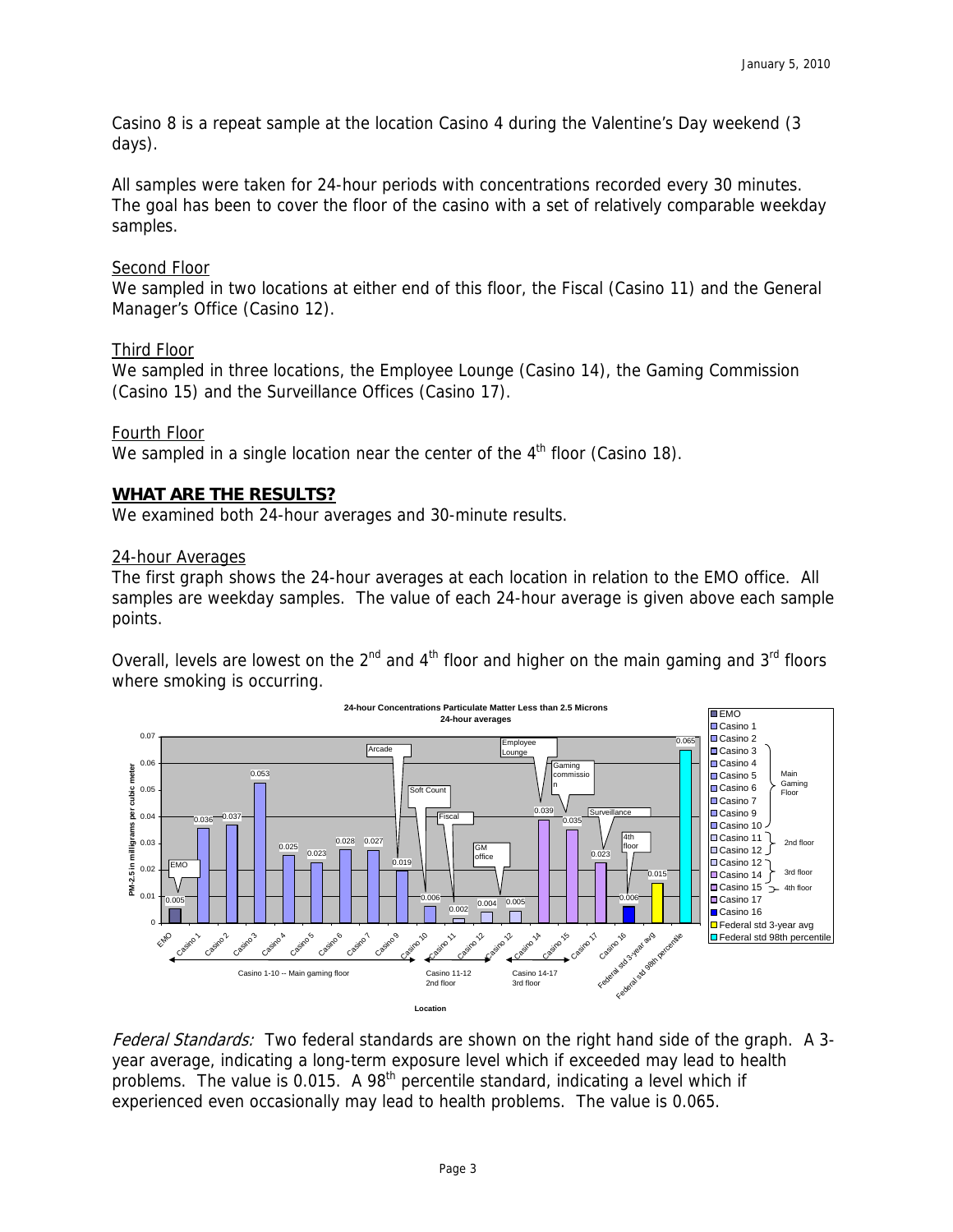EMO: The Environmental Management Office is used as a comparison to represent a nonsmoking, low traffic indoor area. The 24-hour average is 0.005 micrograms per cubic meter, about one-third of the long-term federal standard.

Main Gaming Floor: Sample locations labeled Casino 1-7 are on the gaming floor itself. Averages ranged from 0.027 to 0.053, ranging from two to more than three times the longterm federal standard.

Arcade and Soft Count: The arcade and soft count area are both on the main floor but are in what is called the "tower" portion the Casino. Their averages are 0.019 for the Arcade and 0.006 for soft count. The levels in the Arcade, which is a non-smoking are exceed the federal long-term standard.

 $2^{nd}$  Floor: Levels on the 2<sup>nd</sup> floor are in the range of 0.002 to 0.005, less than one-third of the federal long-term standard.

 $3<sup>rd</sup> Floor:$  The 3<sup>rd</sup> floor includes and employee lounge where smoking is permitted. Levels on the  $3<sup>rd</sup>$  floor are in the range of 0.023 to 0.039, in the same range as on the main gaming floor.

 $4<sup>th</sup>$  Floor: The level on the 4<sup>th</sup> floor is 0.006, slightly higher than the 2<sup>nd</sup> floor, but in the same range.

Valentine's Day Samples: The second graph shows summary results during the Valentine's Day three-day event, with the same location on a weekday given for comparison. The weekday 24 hour average was 0.025. During the event 24-hour averages reached 0.039, over 50 percent higher than during a weekday.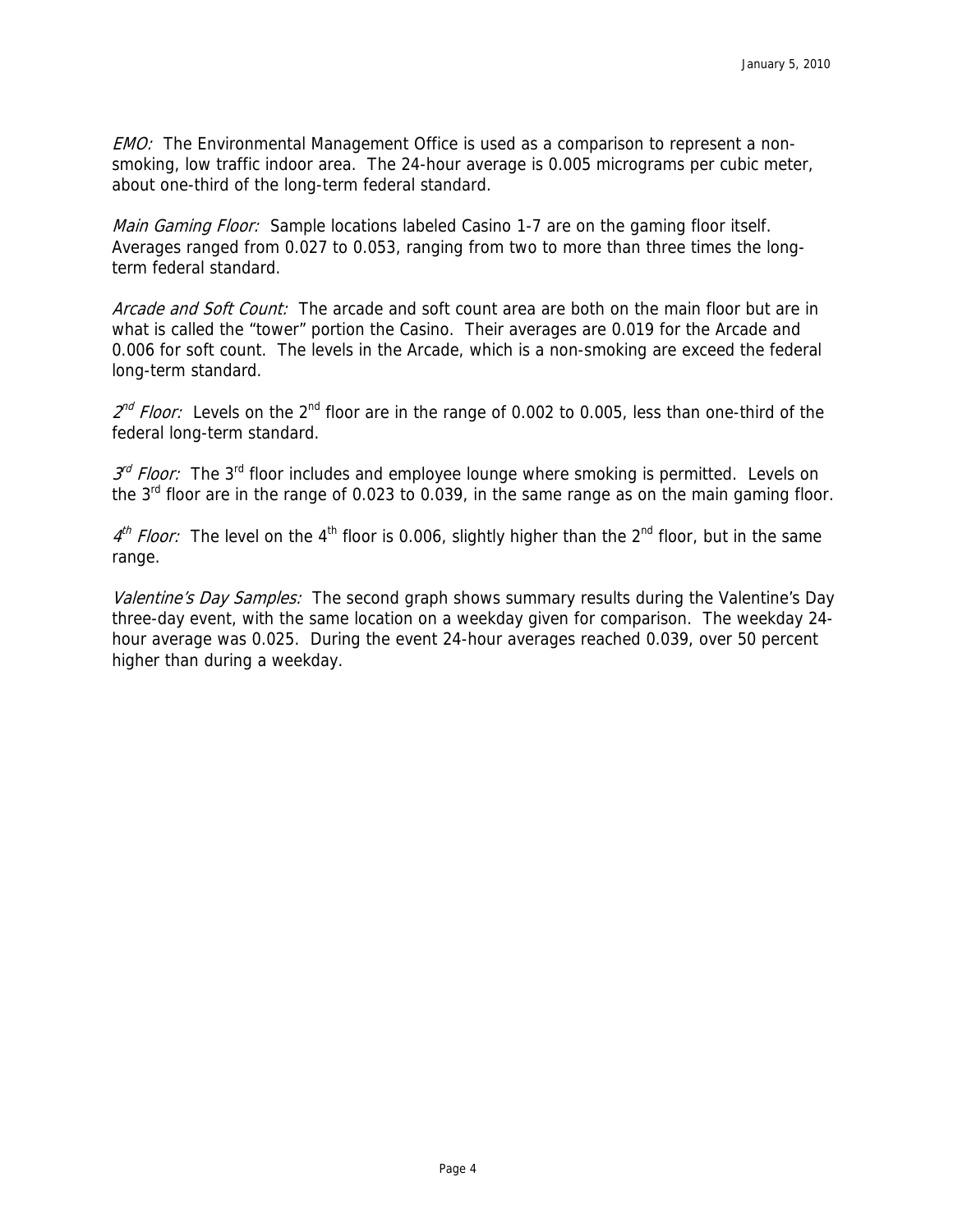

#### **Particulate Matter Less than 2.5 Microns 24-hour Averages for Valentine's Weekend**

# 30-Minute Information

Main Gaming Floor: The third graph shows the 30-minute data for the main floor, with EMO and the two federal standards for comparison. There are some exceedances of the federal short-term standard, with the Keno area (Casino 3) having the highest concentrations.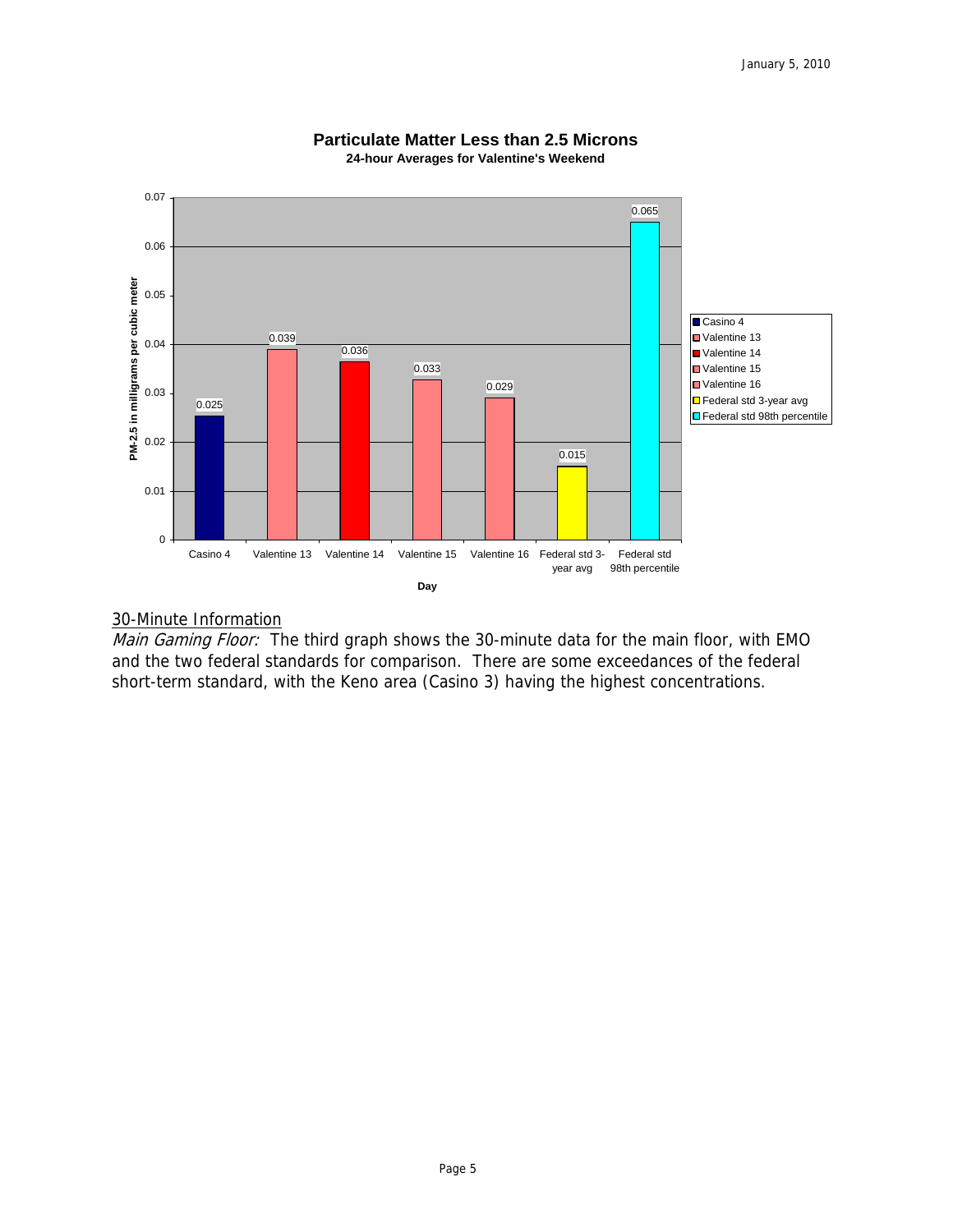

**Particulate Matter Less than 2.5 Microns Casino Main Floor**

 $2^{nd}$ ,  $3^{rd}$ , and 4<sup>th</sup> Floors: The fourth graph shows the 30-minute data for the 2<sup>nd</sup>, 3<sup>rd</sup>, and 4<sup>th</sup> floors and the two federal standards. Levels on the  $2<sup>nd</sup>$  and  $4<sup>th</sup>$  floors are generally low. However, 3<sup>rd</sup> floor has substantially higher levels, comparable to the main gaming floor. In particular, the employee lounge on the 3<sup>rd</sup> floor has multiple exceedances of the short-term federal standard, indicating episodic high concentrations and both the Gaming Commission and Surveillance Offices have quite high levels for non-smoking offices.